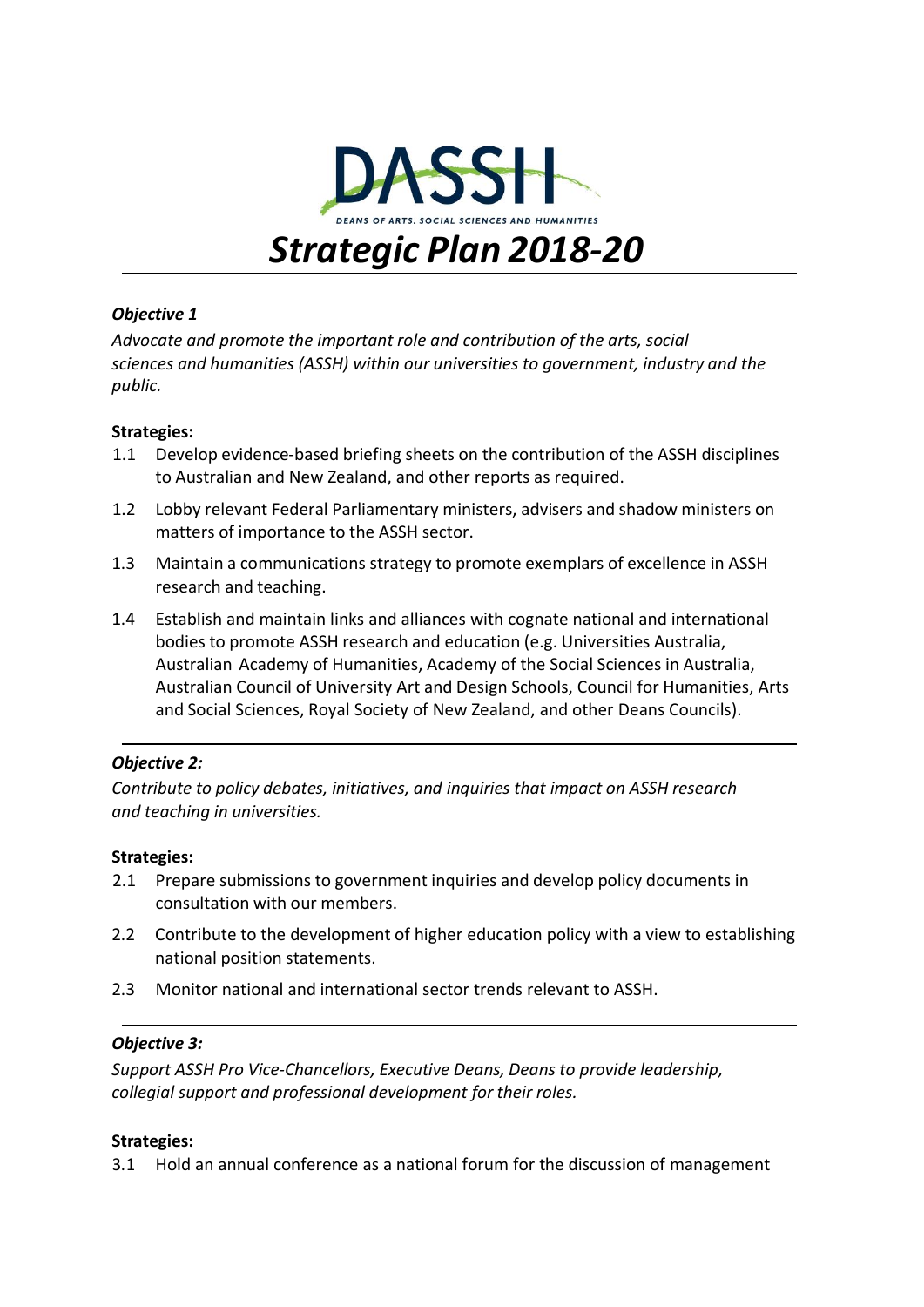and sectoral issues in higher education relevant to ASSH.

- 3.2 Support AD networks via invitations to participate in the annual conference and through the provision of DASSH office and website support.
- 3.3 Promote participation of DASSH and its members in sector events.

## *Objective 4:*

*Develop relations with Deans of Arts and Social Sciences (or equivalent) in Asia and the Pacific to share information and to increase awareness of each other's activities.* 

### **Strategies:**

- 4.1 Compile relevant data on the Faculties present in the region and the degrees offered in the fields covered.
- 4.2 Compile and maintain benchmarking data on the state of ASSH disciplines in the Asia Pacific.
- 4.3 Contact Deans (or equivalent) in the region to develop links and to facilitate the sharing of information, to invite key members to attend our conference and to develop the groundwork to establish a wider international chapter.

# *Objective 5:*

*Support data collection and dissemination of information related to changes in the HASS sector relevant to Australian and New Zealand universities, in order to strategically position our disciplines for the future.* 

### **Strategies**:

- 5.1 Maintain the currency of data on the Bachelor of Arts (BA) and provide updated reports to members on a regular basis (two yearly cycle).
- 5.2 Compile and maintain benchmarking data on the state of ASSH disciplines in the sector, including the development of degrees in the Creative Industries.
- 5.3 Support data collection and dissemination of information related to industry engagement and employability of graduates, relevant to Australian and New Zealand universities.
- 5.4 Support the sharing of best practices in HDR training relevant to ASSH.

### *Objective 6:*

*Maintain a sustainable, viable, effective and efficient organisation for members and staff.* 

### **Strategies**:

- 6.1 Maintain an effective communication strategy to keep members abreast of DASSH activities and ASSH-relevant developments in the wider policy environment
- 6.2 Facilitate the sharing of information and dissemination of best practice in the ASSH sector among the membership.